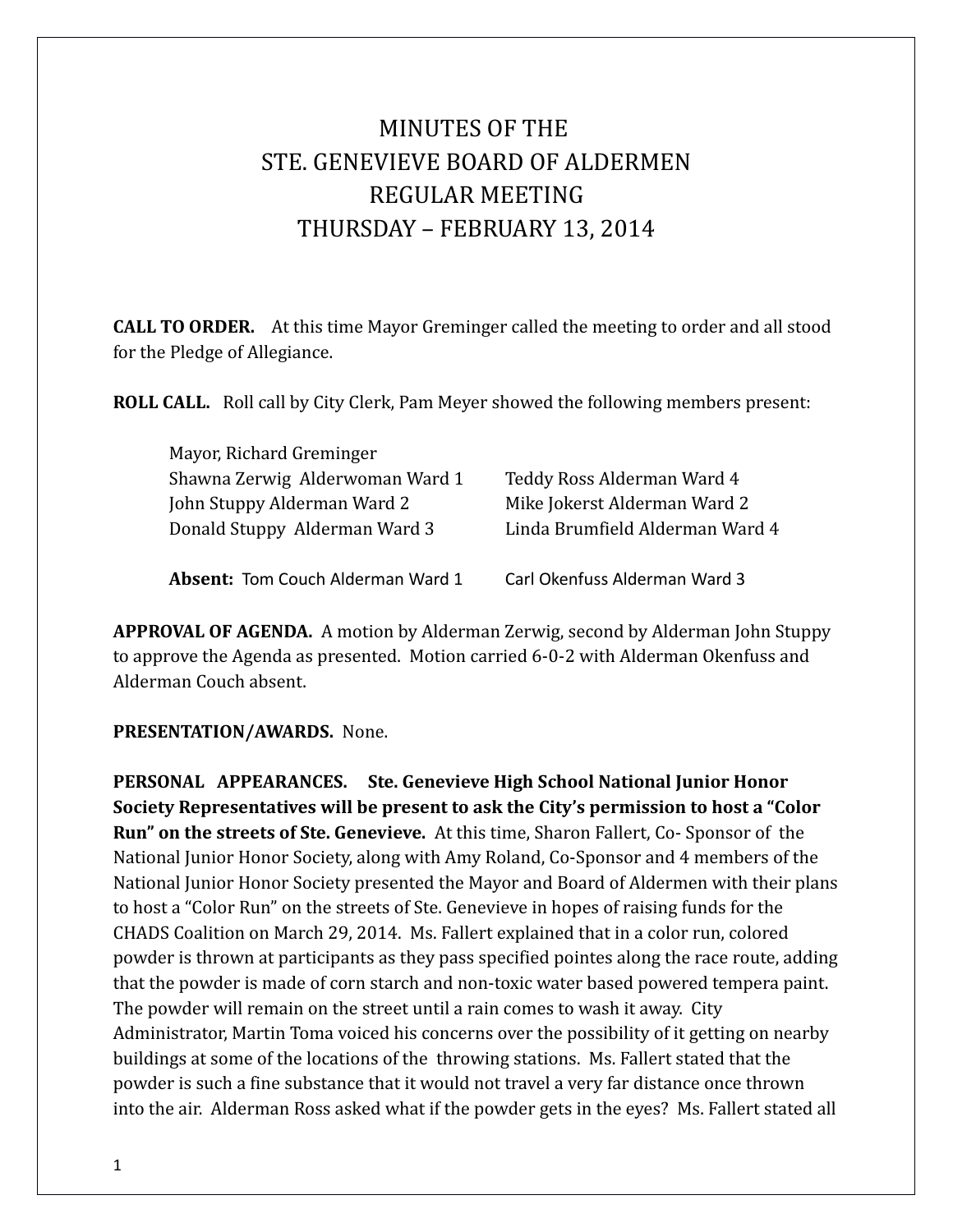participants are required to sign a waiver prior to the race. Ms. Fallert explained that their goal of turning the 5K into a color run to increase participation and to help motivate runners while raising more funds for CHADS Coalition. The race will begin and end at the Ste. Genevieve RII School. A motion by Alderman Jokerst, second by Alderman Ross to approve the Color Run. Motion carried 6-0-2 with Alderman Couch and Alderman Okenfuss absent.

**Ms. Stacy Bell, Ste. Genevieve Municipal Band President will be present to answer any questions regarding the Muny Band's annual report.** At this time, Stacy Bell, Muni Band President addressed the Mayor and Board with the Band's annual report. Ms. Bell asked the Board to consider an increase of \$3,000 to \$6,000 to the annual amount the City provides so that the band members could get a pay increase which they have not seen in ten years. Martin will look into the funding and see if it is within budget numbers. Ms. Bell announced that she will be stepping down as president of the band after 15 years. She will be replaced by Mr. Jim Donze.

#### **CITY ADMINISTRATOR REPORT. ( See Attached Report)**

**STAFF REPORTS. (None)**

**COMMITTEE REPORTS. None.** 

#### **CONSENT AGENDA.**

**PUBLIC HEARING. The Mayor and Board of Aldermen of the City of Ste. Genevieve, Missouri will hold a public hearing to consider a request for a special use permit to operate a spray painting booth in the auto body repair shop at 590 Ste. Genevieve Drive, which is located in a C-1 General Commercial Zoning District.** Mayor Greminger opened the public hearing at 7:51 p.m. and asked if there was any comments or questions. With no public or BOA questions the Mayor closed the Public Hearing at 7:52 p.m. A motion by Alderwoman Zerwig, second by Alderwoman Brumfield to approve the request for the SPECIAL USE PERMIT to allow the operation of a spray painting booth in the auto body repair shop at 590 Ste. Genevieve Drive. Motion carried 6-0-2 with Alderman Couch and Alderman Okenfuss absent.

**Minutes – Board of Aldermen – Closed Session Meeting – January 9, 2014.** A motion by Alderwoman Zerwig, second by Alderman John Stuppy to approve the minutes of the Closed Session of the January 9, 2014 Board of Aldermen meeting. Motion carried 6-0-2 with Alderman Couch and Alderman Okenfuss absent.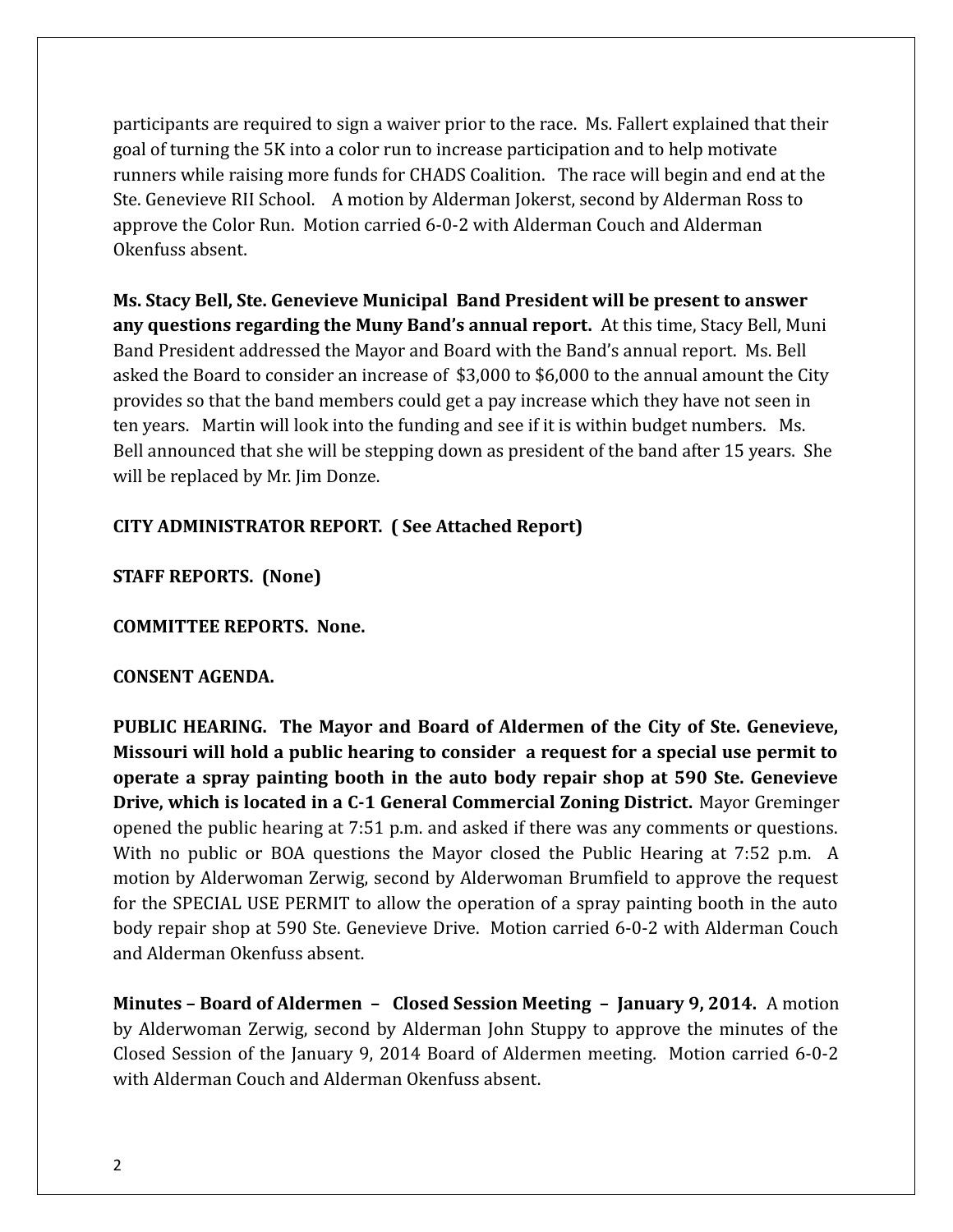**Minutes – Board of Aldermen – Regular Meeting – January 23, 2014.** A motion by Alderwoman Zerwig, second by Alderman Donnie Stuppy to approve the minutes of the Regular Meeting of January 23, 2014. Motion carried 6-0-2 with Alderman Couch and Alderman Okenfuss absent.

#### **OLD BUSINESS.**

**BILL NO. 3962. AN ORDINANCE AUTHORIZING THE MAYOR TO ENTER INTO AN AGREEMENT BETWEEN THE CITY OF STE. GENEVIEVE AND THE STE. GENEVIEVE COMMUNITY ACCESS TELEVISION BOARD (CHANNEL 7/98). 2nd READING.** A motion by Alderwoman Brumfield, second by Alderwoman Zerwig, Bill No. 3962 was placed on its second and final reading, read by title only, considered and passed by a roll call vote as follows: Ayes: Alderwoman Zerwig, Alderman John Stuppy, Alderwoman Brumfield, Alderman Donald Stuppy, Alderman Jokerst, and Alderman Ross. Nays: None. Absent: Alderman Couch and Alderman Okenfuss Motion carried 6-0-2. Thereupon Bill No. 3962 was declared Ordinance No. 3902 signed by the Mayor and attested by the City Clerk.

#### **NEW BUSINESS.**

**BILL NO. 3963. AN ORDINANCE OF THE CITY OF STE. GENEVIEVE, MISSOURI AUTHORIZING THE MAYOR TO ENTER INTO AN AGREEMENT BETWEEN THE CITY OF STE. GENEVIEVE AND THE STE. GENEVIEVE MUNICIPAL BAND. 1st READING.** A motion by Alderman John Stuppy, second by Alderman Donald Stuppy, Bill No. 3963 was placed on its first reading, read by title only and passed with a 6-0-2 vote of the Board of Aldermen with Alderman Okenfuss and Alderman Couch absent.

**BILL NO. 3964. AN ORDINANCE AUTHORIZING THE MAYOR TO ENTER INTO AN AGREEMENT BETWEEN THE CITY OF STE. GENEVIEVE AND STE. GENEVIEVE COUNTY TO ASSIST IN THE FUNDING AND COOPERATION OF THE STE. GENEVIEVE COUNTY RECYCLING CENTER. 1ST READING.** A motion by Alderman Jokerst, second by Alderman John Stuppy, Bill No. 3964 was placed on its first reading, read by title only and passed with a 6-0-2 vote of the Board of Aldermen with Alderman Okenfuss and Alderman Couch absent.

## **BILL NO. 3965. AN ORDINANCE AUTHORIZING THE MAYOR TO ENTER INTO AN AGREEMENT BETWEEN THE CITY OF STE. GENEVIEVE AND STE. GENEVIEVE COUNTY REGARDING 911 DISPATCHING SERVICES FOR THE CALENDAR YEAR 2014.**

1<sup>st</sup> READING. A motion by Alderman Donald Stuppy second by Alderman John Stuppy, Bill No. 3965 was placed on its first reading, read by title only and passed with a 6-0-2 vote of the Board of with Alderman Okenfuss and Alderman Couch absent.